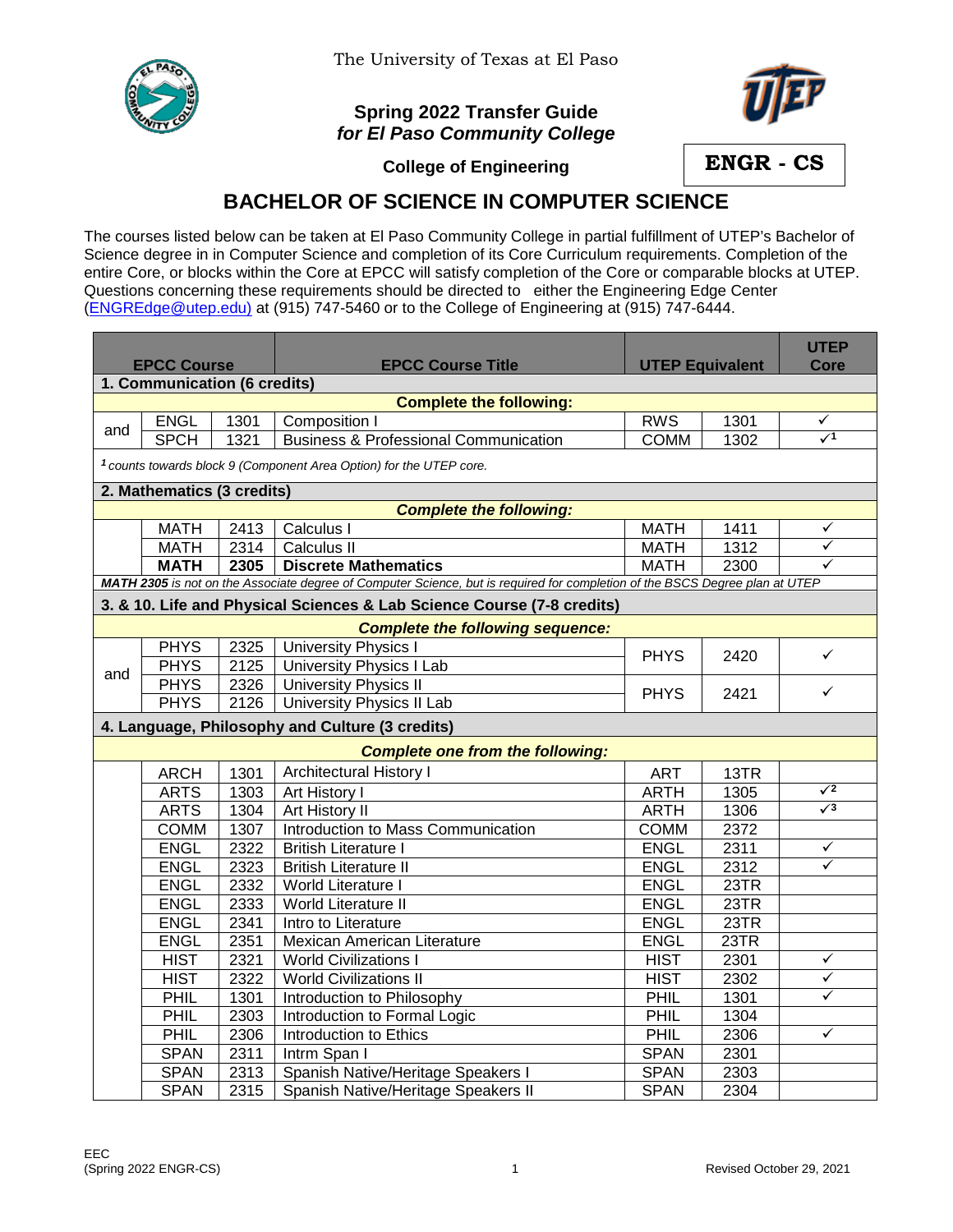| <b>EPCC Course</b>                                                                                                                               |                                 |       | <b>EPCC Course Title</b>                                                                                                            |                            | <b>UTEP</b><br><b>Equivalent</b> | <b>UTEP</b><br>Core     |  |  |  |  |
|--------------------------------------------------------------------------------------------------------------------------------------------------|---------------------------------|-------|-------------------------------------------------------------------------------------------------------------------------------------|----------------------------|----------------------------------|-------------------------|--|--|--|--|
| <sup>2</sup> counts towards block 5 (Creative Arts) for the UTEP core.<br><sup>3</sup> counts towards block 5 (Creative Arts) for the UTEP core. |                                 |       |                                                                                                                                     |                            |                                  |                         |  |  |  |  |
| 5. Creative Arts (3 credits)                                                                                                                     |                                 |       |                                                                                                                                     |                            |                                  |                         |  |  |  |  |
|                                                                                                                                                  |                                 |       | <b>Complete one from the following:</b>                                                                                             |                            |                                  |                         |  |  |  |  |
|                                                                                                                                                  | <b>ARTS</b>                     | 1301  | Art Appreciation                                                                                                                    | <b>ART</b>                 | 1300                             | ✓                       |  |  |  |  |
|                                                                                                                                                  | <b>COMM</b>                     | 2366  | Film Appreciation                                                                                                                   | <b>FILM</b>                | 1390                             | $\checkmark$            |  |  |  |  |
|                                                                                                                                                  | <b>DANC</b>                     | 2303  | <b>Dance Appreciation</b>                                                                                                           | <b>DANC</b>                | 1304                             | ✓                       |  |  |  |  |
|                                                                                                                                                  | <b>DRAM</b>                     | 1310  | <b>Theatre Appreciation</b>                                                                                                         | <b>THEA</b>                | 1313                             | ✓                       |  |  |  |  |
|                                                                                                                                                  | <b>MUSI</b>                     | 1306  | <b>Music Appreciation</b>                                                                                                           | <b>MUSL</b>                | 1324                             | $\checkmark$            |  |  |  |  |
|                                                                                                                                                  | <b>MUSI</b>                     | 1310  | American Music                                                                                                                      | <b>MUSL</b>                | 1327                             | $\checkmark$            |  |  |  |  |
|                                                                                                                                                  | 6. American History (6 credits) |       |                                                                                                                                     |                            |                                  |                         |  |  |  |  |
|                                                                                                                                                  |                                 |       | <b>Complete the following:</b>                                                                                                      |                            |                                  |                         |  |  |  |  |
|                                                                                                                                                  | <b>HIST</b>                     | 1301  | <b>United States History I</b>                                                                                                      | <b>HIST</b>                | 1301                             | ✓                       |  |  |  |  |
|                                                                                                                                                  | <b>HIST</b>                     | 1302  | <b>United States History II</b>                                                                                                     | <b>HIST</b>                | 1302                             | $\overline{\checkmark}$ |  |  |  |  |
|                                                                                                                                                  |                                 |       | 7. Government/Political Science (6 credits)                                                                                         |                            |                                  |                         |  |  |  |  |
| <b>Complete both at the same institution:</b>                                                                                                    |                                 |       |                                                                                                                                     |                            |                                  |                         |  |  |  |  |
|                                                                                                                                                  | <b>GOVT</b>                     | 2305/ | <b>Federal Government</b>                                                                                                           |                            | 2310/                            | ✓                       |  |  |  |  |
|                                                                                                                                                  |                                 | 2306  | <b>Texas Government</b>                                                                                                             | <b>POLS</b>                | 2311                             |                         |  |  |  |  |
| UTEP.                                                                                                                                            |                                 |       | It is recommended that both Political Science courses be completed at EPCC then transferred to UTEP or both courses be completed at |                            |                                  |                         |  |  |  |  |
| 8. Social & Behavioral Sciences (3 credits)                                                                                                      |                                 |       |                                                                                                                                     |                            |                                  |                         |  |  |  |  |
|                                                                                                                                                  |                                 |       | <b>Complete one from the following:</b>                                                                                             |                            |                                  |                         |  |  |  |  |
|                                                                                                                                                  | <b>ECON</b>                     | 1301  | Introduction to Economics                                                                                                           | <b>ECON</b>                | 1301                             |                         |  |  |  |  |
|                                                                                                                                                  | <b>ECON</b>                     | 2301  | Principles of Macroeconomics                                                                                                        | <b>ECON</b>                | 2303                             | ✓                       |  |  |  |  |
|                                                                                                                                                  | <b>ECON</b>                     | 2302  | Principles of Microeconomics                                                                                                        | <b>ECON</b>                | 2304                             | ✓                       |  |  |  |  |
|                                                                                                                                                  | <b>PSYC</b>                     | 2301  | <b>General Psychology</b>                                                                                                           | <b>PSYC</b>                | 1301                             | ✓                       |  |  |  |  |
|                                                                                                                                                  | <b>PSYC</b>                     | 2306  | <b>Human Sexuality</b>                                                                                                              | <b>PSYC</b>                | 2305                             |                         |  |  |  |  |
|                                                                                                                                                  | <b>PSYC</b>                     | 2314  | Lifespan Growth and Development                                                                                                     | <b>PSYC</b>                | 2310                             |                         |  |  |  |  |
|                                                                                                                                                  | SOCI                            | 1301  | Introduction to Sociology                                                                                                           | SOCI                       | 1301                             | ✓                       |  |  |  |  |
|                                                                                                                                                  | SOCI                            | 2301  | Marriage & the Family                                                                                                               | SOCI                       | 2315                             |                         |  |  |  |  |
|                                                                                                                                                  | <b>SPCH</b>                     | 1318  | Interpersonal Communication                                                                                                         | <b>COMM</b>                | 2350                             | ✓                       |  |  |  |  |
|                                                                                                                                                  |                                 |       |                                                                                                                                     |                            |                                  |                         |  |  |  |  |
|                                                                                                                                                  |                                 |       | 9. Component Area Option (6 credits)                                                                                                |                            |                                  |                         |  |  |  |  |
|                                                                                                                                                  |                                 |       | <b>Complete the following:</b>                                                                                                      |                            |                                  |                         |  |  |  |  |
| and                                                                                                                                              | <b>EDUC</b>                     | 1300  | Learning Framework                                                                                                                  | <b>UNIV</b>                | 1301                             | ✓                       |  |  |  |  |
|                                                                                                                                                  | <b>ENGL</b>                     | 1302  | <b>Composition II</b>                                                                                                               | <b>RSW</b>                 | 1302                             | $\sqrt{4}$              |  |  |  |  |
|                                                                                                                                                  |                                 |       | <sup>4</sup> counts towards block 1 (Communication) for the UTEP core.                                                              |                            |                                  |                         |  |  |  |  |
|                                                                                                                                                  |                                 |       | Courses Required for the Engineering Degree in Computer Science at EPCC/UTEP                                                        |                            |                                  |                         |  |  |  |  |
|                                                                                                                                                  | COSC                            | 1436  | <b>Programming Fundamentals I</b>                                                                                                   | <b>CS</b><br><b>CS</b>     | 1301<br>1101                     |                         |  |  |  |  |
|                                                                                                                                                  | COSC                            | 1437  | Programming Fundamentals II                                                                                                         | <b>CS</b>                  | 2401                             |                         |  |  |  |  |
|                                                                                                                                                  | <b>COSC</b>                     | 2336  | Programming Fundamentals III                                                                                                        | <b>CS</b>                  | 2302                             |                         |  |  |  |  |
| Additional Courses Required for the Engineering Degree in Computer Science at EPCC                                                               |                                 |       |                                                                                                                                     |                            |                                  |                         |  |  |  |  |
|                                                                                                                                                  | <b>COSC</b>                     | 2425  | <b>Computer Organization</b>                                                                                                        | Free Elective <sup>5</sup> |                                  |                         |  |  |  |  |
|                                                                                                                                                  |                                 |       | <sup>5</sup> COSC 2425 only counts as a free elective in the BSCS degree at UTEP                                                    |                            |                                  |                         |  |  |  |  |